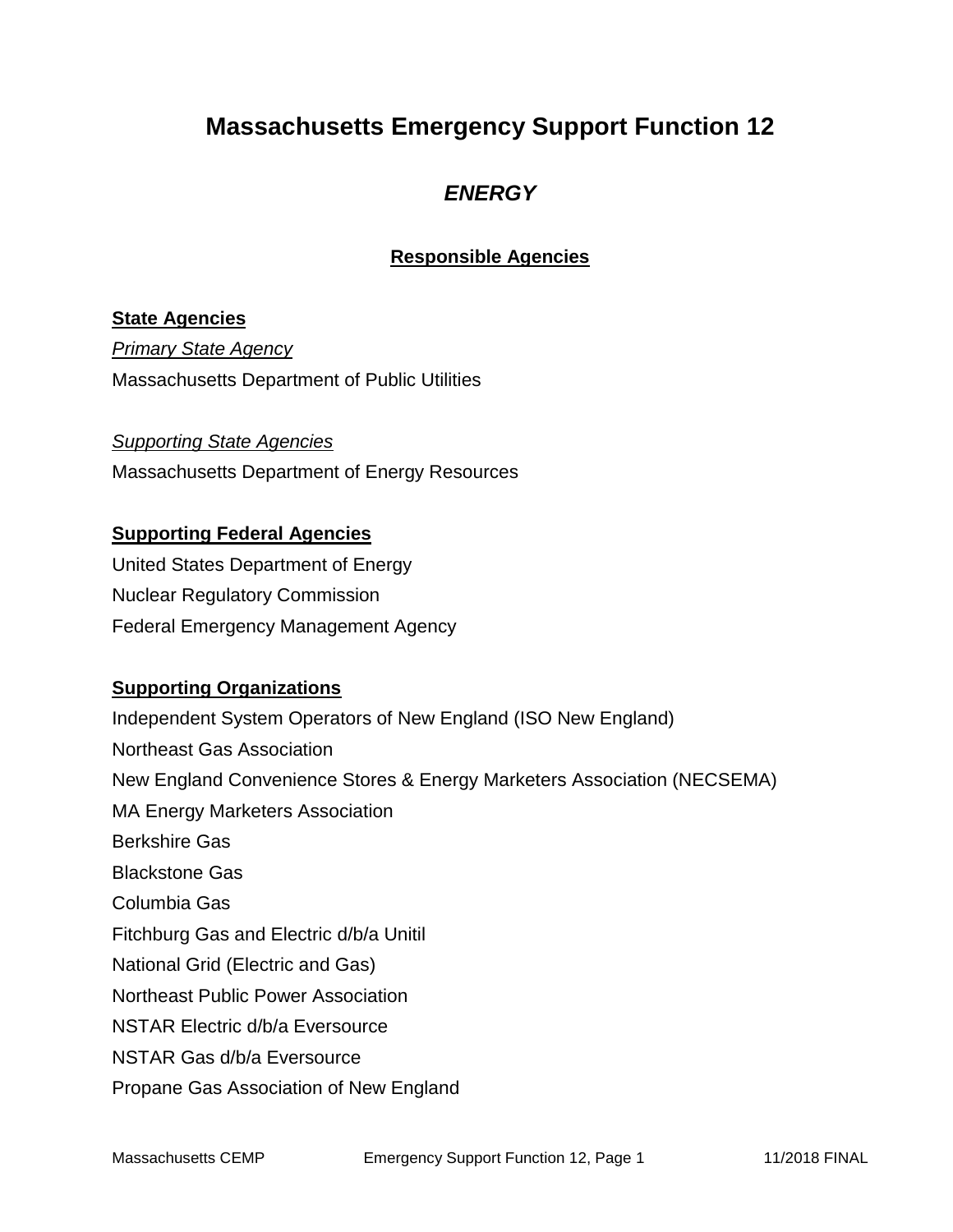Western MA Electric Company d/b/a Eversource

Entergy Corporation (Pilgrim Nuclear Power Plant, Vermont Yankee Nuclear Power Plant) NextEra Energy Resources (Seabrook Station Nuclear Power Plant)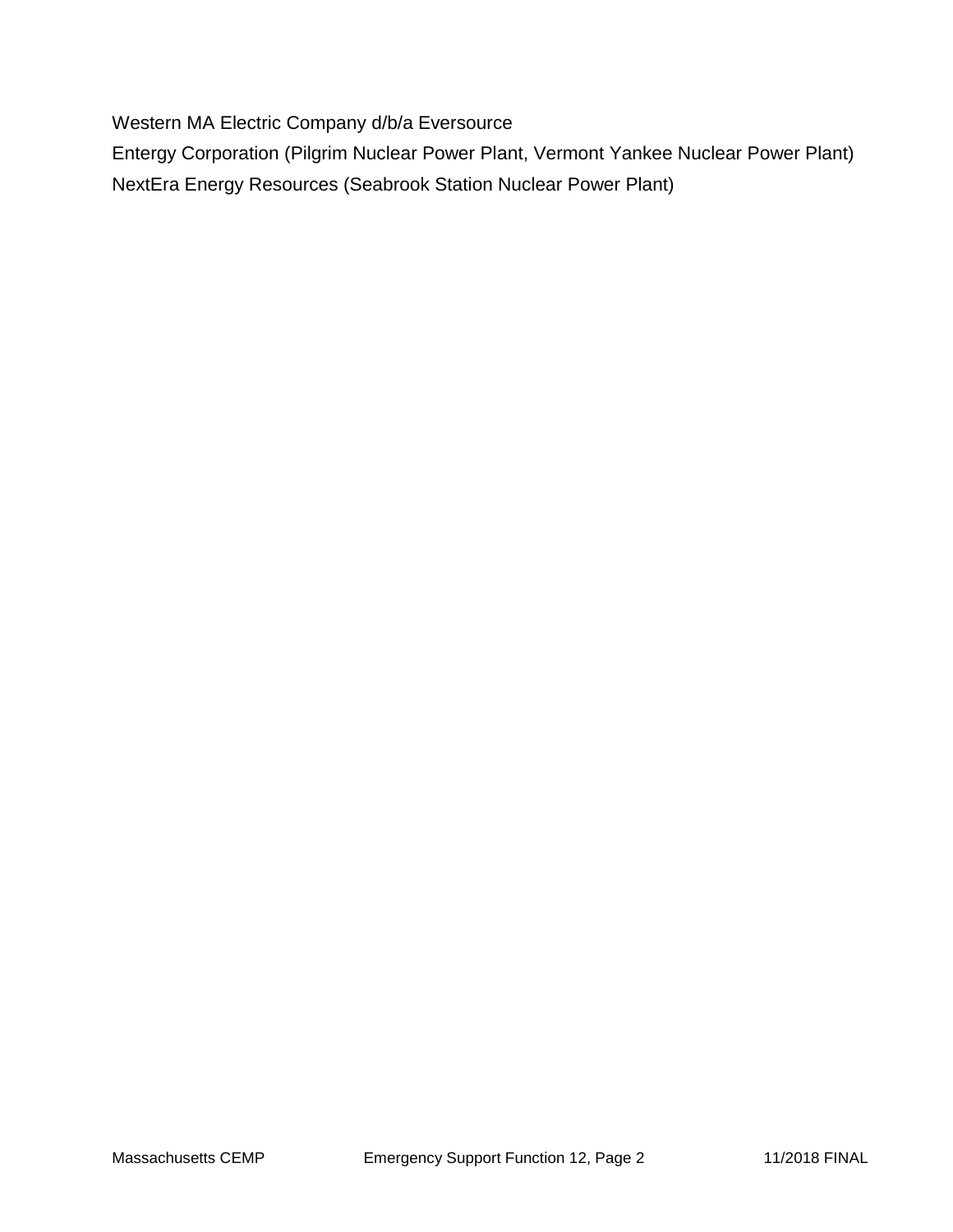# **1.0. INTRODUCTION**

## **1.1. Purpose**

Massachusetts Emergency Support Function 12 (MAESF-12): *Energy*, provides a framework for energy coordination across state agencies and implementation of emergency procedures, policies and emergency response measures used by the Massachusetts Emergency Management Agency (MEMA), Department of Energy Resources (DOER), Department of Public Utilities (DPU), other state agencies, non-government organizations, and private utilities in responding to and recovering from fuel shortages, power outages, and capacity shortages caused by an emergency incident, major disaster, acts of war, terrorism (physical or cyber), or civil disturbance in the Commonwealth.

### **1.2. Scope**

This annex is applicable to agencies and departments in the Commonwealth, as well as affiliated energy partners, with a role in fuel and power supply activities in response to an emergency incident or major disaster. MAESF-12 will coordinate the emergency supply and transportation of fuel and the provision of emergency power to support immediate response operations as well as the restoration of the normal supply of power. MAESF-12 will work closely with local, state, and federal agencies, energy offices, suppliers, generators, transmitters, and distributers.

The following are the objectives of MAESF-12:

- Establish a framework for state-level emergency related energy preparedness, mitigation, response, and recovery activities.
- Share information and coordinate response activities across pertinent state agencies regarding energy related requests for assistance in a manner that ensures consistency with established state policies and procedures.
- Monitor and mitigate potential effects of a disaster on critical state-level energy infrastructure before, during, and after an incident, with particular attention to problems that may threaten public safety or disrupt response activities.
- Provide situational awareness and expertise on the status of energy infrastructure and fuel supplies in Massachusetts and neighboring states.
- Assess energy system damage, energy supply, demand, and resources needed to restore such systems.
- Assist state and local agencies in obtaining fuel for transportation and emergency operations.
- Administer, as needed, statutory authorities for energy priorities and energy allocations.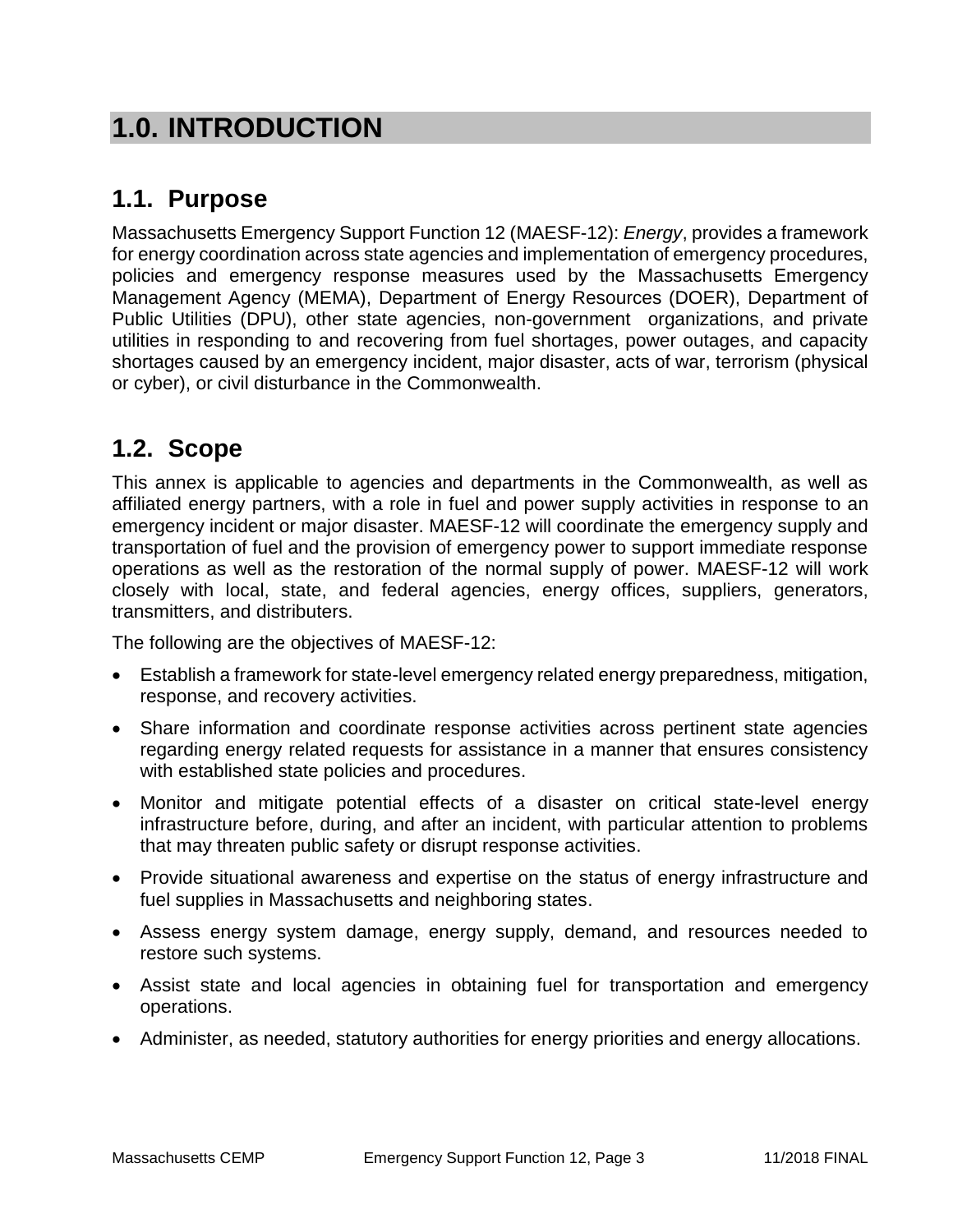- Coordinate with Federal Emergency Support Function 12 (ESF-12) and support agencies to assist energy suppliers in obtaining information, equipment, specialized labor, fuel, and transportation to repair or restore energy systems.
- Recommend local and state actions to save energy in response to an emergency incident or major disaster.
- Coordinate with local, state, and Federal agencies to provide emergency energy information, education, and conservation guidance to the public.
- Coordinate information with local, state, federal officials and energy suppliers about available energy supply recovery assistance.
- Recommend to the State Coordinating Officer (SCO) and the Federal Coordinating Officer (FCO) priorities to aid restoration of damaged energy systems.
- Process all fuel and power assistance requests from local Emergency Operations Centers (EOCs) and MAESFs received through the State Emergency Operations Center (SEOC).

### **1.3. Policies**

MAESF-12 is an annex of the Massachusetts Comprehensive Emergency Management Plan (CEMP). As an incident requires, and at the direction of the MEMA Director, MAESF-12 will be activated to coordinate resources to support activities related to fuel and power supplies in the Commonwealth and will operate from the SEOC. MEMA and the SEOC will provide overall direction and control. As the situation develops, agencies within MAESF-12 will work collaboratively to provide coordination and support to local jurisdictions based on their agencies' or organization's unique areas of expertise, resources, and authorities, to include the following:

- The state, through the SEOC, will maintain overall direction, control, and coordination of the response and recovery efforts through coordination with all participating agencies, including any federal agencies tasked by the Federal Emergency Management Agency (FEMA).
- All agencies assigned responsibilities within MAESF-12 will develop and maintain the necessary plans, standard operating procedures, mutual aid agreements, and model contracts to successfully accomplish their tasks.
- State assistance provided to cities and towns may consist of personnel, equipment, facilities, materials and supplies, and/or subject matter expertise.
- State assistance through MAESF-12 will only be provided once a city or town has fully committed all available resources available to it, including resources available through existing mutual aid agreements and private-sector resources that the jurisdiction may have under contract.
- MAESF-12 supports, but does not supplant, local and federal plans or policies.
- Local assets will remain in the control of the respective jurisdiction.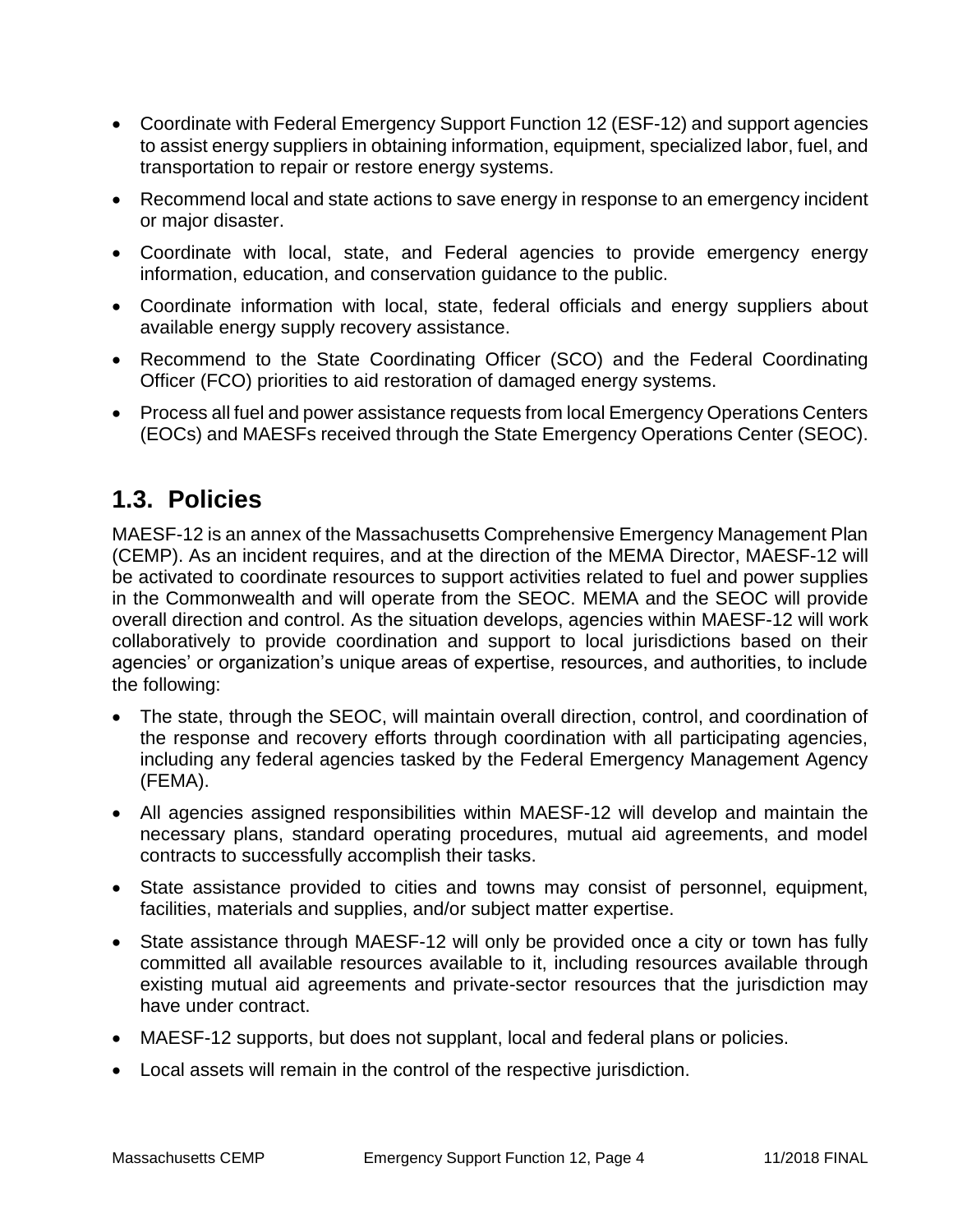- State assistance will be prioritized in the following manner:
	- o Coordinate the supplying of fuel to emergency response organizations, critical infrastructure and key resources (local and state)<sup>1</sup>, and in areas along evacuation routes.
	- $\circ$  Coordinate the supplying of technical personnel, equipment, materials, and supplies, in support of efforts by EOCs and MAESFs to repair or restore essential operating facilities and infrastructure.
	- $\circ$  Update emergency shelter power status and unmet needs in coordination with the American Red Cross (ARC) and MAESF-6 *Mass Care, Emergency Housing, Human Services*. Assist in providing resources for emergency power generation.
	- o Provide emergency planning, data analysis, and forecasting of the energy situation and implementation of energy conservation measures.
- MAESF-12 agencies will coordinate with other state, local, and federal agencies, private utilities, industry, and through the Public Information Officer (the media) in carrying out their responsibilities.

# **2.0. SITUATION AND ASSUMPTIONS**

## **2.1. Situation**

MAESF-12 addresses significant disruptions, as determined by the SEOC Manager, in energy supplies for any reason, whether caused by physical or cyber disruption of energy transmission and distribution systems, unexpected operational failure of such systems, or unusual economic or international political events. Electric energy shortages may result from generation capacity shortages, transmission limitations, or fuel curtailment. Generation capacity shortfalls will likely occur during extreme weather conditions. However, they could also be the result of a higher-than-projected demand for energy during periods when generating units are normally unavailable due to scheduled maintenance or unplanned generating unit outages. Other energy shortages, such as interruptions in the supply of natural gas or other petroleum fuels for automotive transportation and other industrial uses, may result from extreme weather conditions, work stoppages, or international embargoes.

 $\overline{a}$ 

<sup>1</sup> For the purpose of this plan, "critical infrastructure and key resources" are defined as the assets, systems and networks, whether physical or virtual, so vital to the United States that their incapacitation or destruction would have a debilitating effect on security, national economic security, national public health or safety, or any combination thereof.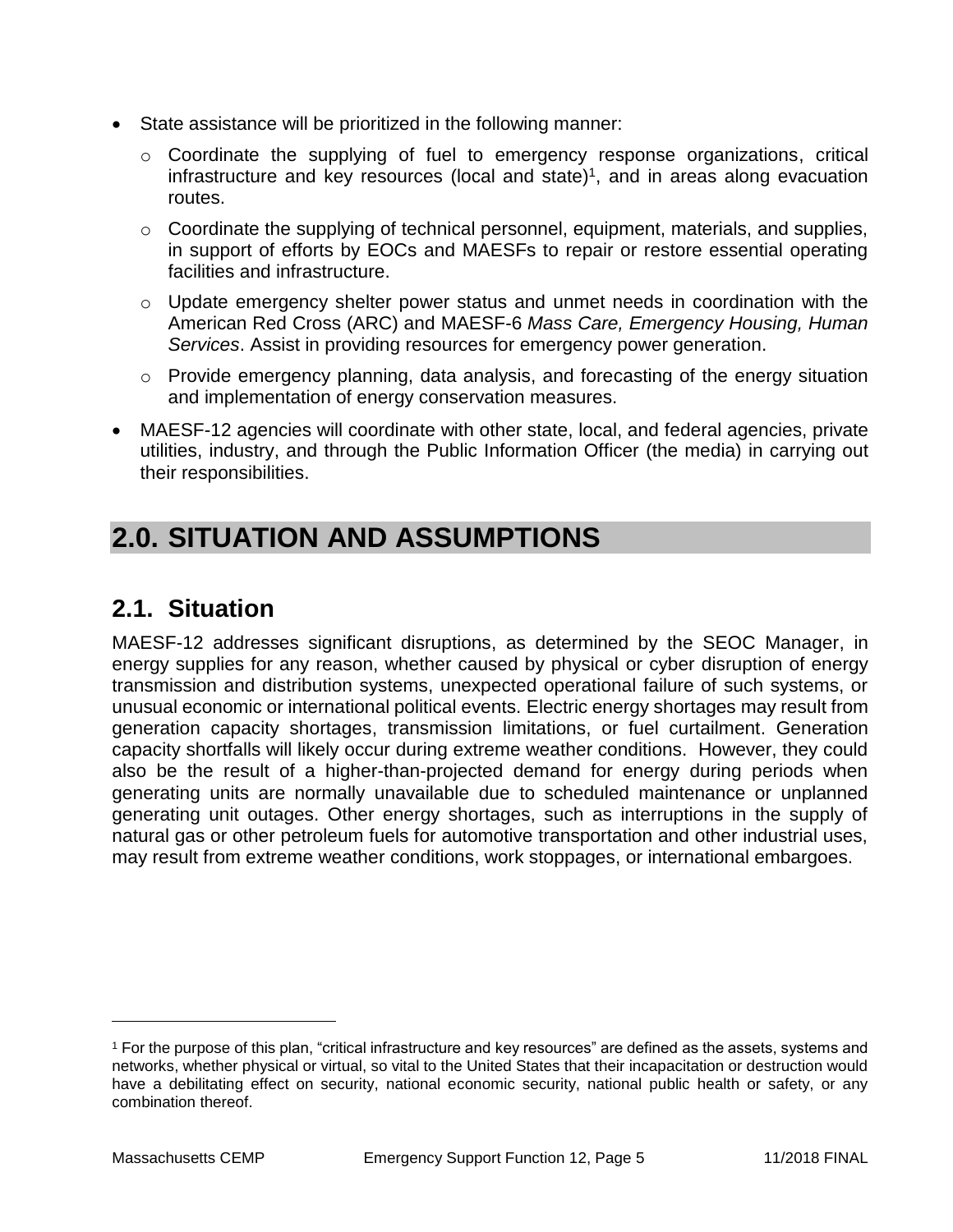## **2.2. Planning Assumptions**

- The impact of a major natural disaster or a technological or other man-made event affecting one or more areas of the state could result in an energy emergency when demand for electricity, fuel, or any other material related to energy production exceeds the available supply. The secondary effects of damage to energy systems in the state could render local support systems inoperable for a prolonged period.
- Dispersed and widespread damage from a disaster will hinder restoration of energydistribution facilities, which can directly impact other critical facilities and systems such as transportation, communications, and utility systems. Failure of these systems has a direct effect on a community's ability to recover from a disaster, which is why timely restoration of energy supply systems is vital.
- Affected areas may not be readily accessible, except by air.
- Fuel hoarding will likely occur when prolonged fuel scarcities are anticipated.
- During periods of abnormal weather, or in the event of multiple unanticipated generating unit outages, there may be times when generating capacity falls short of customer demand.
- Widespread and prolonged electrical power failure may occur in the event of an emergency or major disaster. Without electric power, communications will be affected and traffic signals will not operate, causing gridlock. Public health and safety services will be impacted. Outages will impede the distribution of petroleum products to support emergency power generation.
- The restoration of normal operations at energy facilities and distribution systems is the primary responsibility of the facility/infrastructure owners. However, since the restoration of normal operations is critical to the recovery process, MAESF-12 through the SEOC may provide the appropriate supplemental state assistance and resources to facilitate restoration in a timely manner.
- Many incidents, such as power outages, are local in scope and can be addressed by local government or state agencies as part of normal day-to-day operations using resources readily available to them.
- Local governments have emergency management resources, plans, and procedures already in place.
- When an incident occurs, local governments will use their own response resources first, supplemented as needed by resources available through mutual aid or private sector contracts. Local governments will request state assistance when their ability to respond to the incident exceeds or is expected to exceed their own capacity.
- Demand on local resources in anticipation of or response to a major threat may overwhelm local energy capabilities and fuel availability.
- In a "no-notice" incident, local resources may be damaged and potentially unavailable to support local response efforts, requiring immediate state assistance.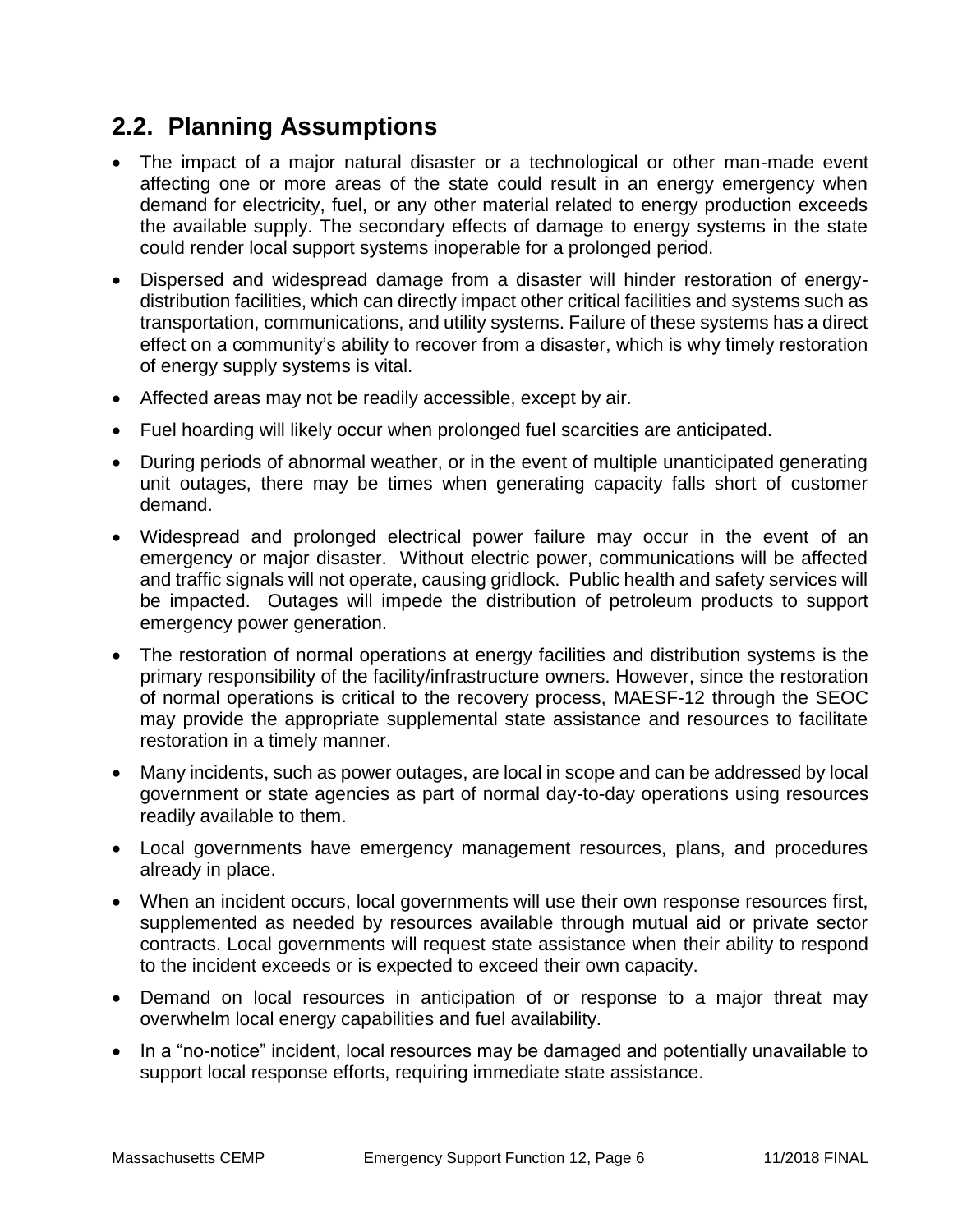- The state has resources and expertise that can be used to supplement local efforts. Federal assistance may be requested to support state and local efforts if an incident exceeds state and local capabilities.
- MAESF-12 responsible agencies have developed internal plans and procedures for implementation in the event of a disaster or emergency.
- MAESF-12 will communicate and coordinate with state and local support agencies, private industry, and the utilities to prioritize emergency support and energy restoration efforts.
- Coordination and direction of local efforts, including volunteer efforts will be required.
- Depending on the magnitude of the incident, resources from other states or the federal government may not be available for use in Massachusetts until as long as 72 hours after the incident occurs.

# **3.0. CONCEPT OF OPERATIONS**

### **3.1. General**

Upon request from MEMA, MAESF-12 agency liaisons will report to the SEOC or other appropriate designated location to coordinate resources to support the response to energyrelated emergencies and requests for assistance. MEMA will notify MAESF-12 as the primary agency as a result of the needs of the incident and agency capabilities and expertise. The MAESF-12 primary agency will coordinate the efforts of other activated, responsible agencies to ensure that requests for assistance assigned to MAESF-12 are carried out in as efficient a manner as possible, with prioritization for the protection of life and property.

MAESF-12 reports to the SEOC Operations Section, with an indirect report to the Planning Section. Depending on the size, scope, and complexity of the incident, the SEOC organizational chart may be expanded, to ensure proper Span of Control is maintained. To accommodate this, the ESFs may be aligned in appropriate Branches, with similar MAESF's grouped together. In this scenario, MAESF-12 will be organized under the Infrastructure Branch, together with MAESF's 1, 2, 3, and 17.

## **3.2. Organization**

- All personnel and activities associated with MAESF-12 will operate under the Incident Command System.
- The Department of Public Utilities (DPU) has been designated the primary agency for MAFSF-12.
- MEMA is responsible for coordinating the functions of MAESF-12 and for bringing additional resources from other federal and state agencies, as needed.
	- Energy and fuel-related response activities will be provided upon mission assignment from MEMA only when local resources are deemed inadequate or potentially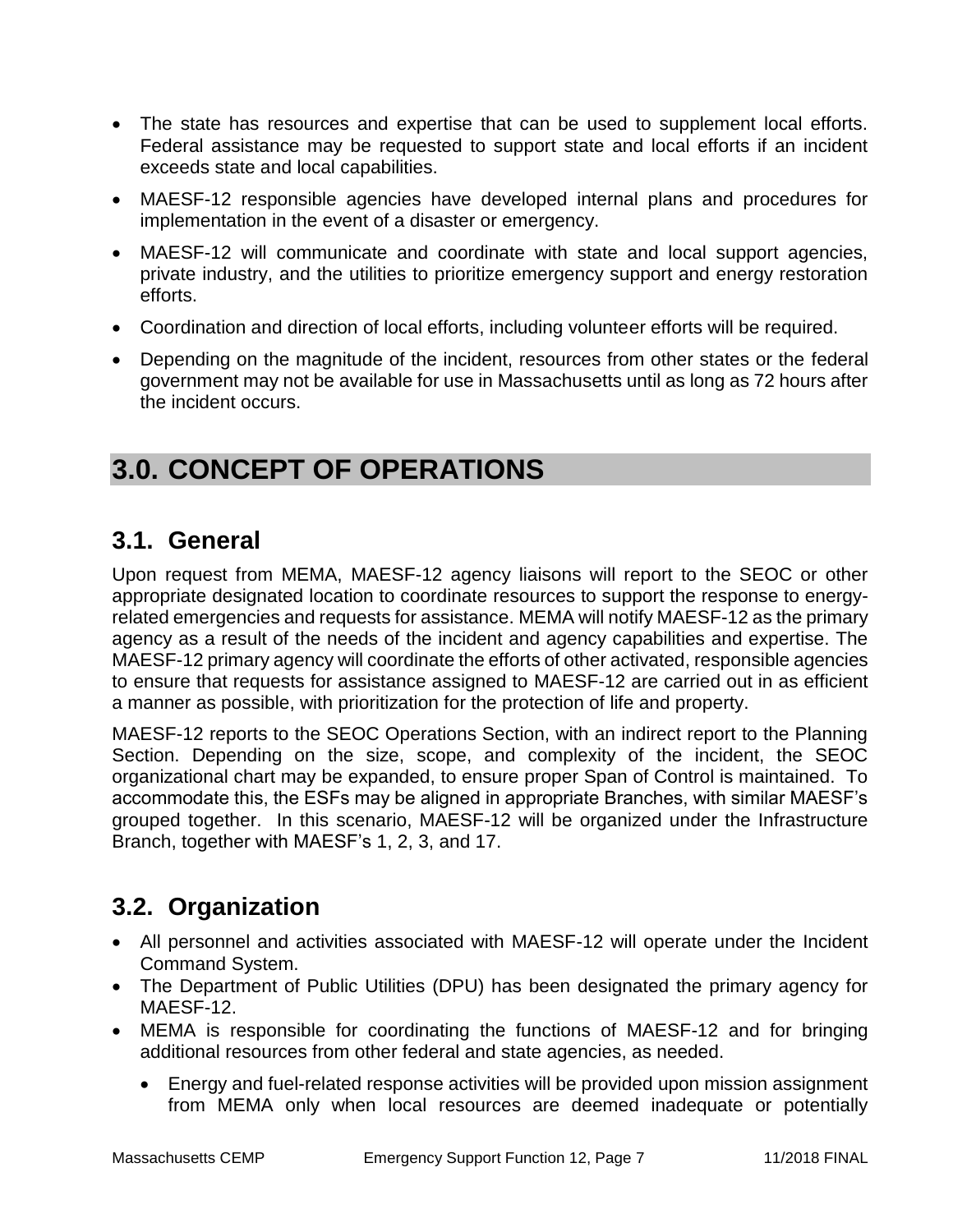inadequate, in responding to and recovering from the incident. Operations will continue at the SEOC until the SEOC returns to normal operations or as otherwise directed.

- Responsible agencies are assigned to MAESF-12 to support the restoration of energy services and resources, including fuel shortages, power outages, and capacity shortage after a major disaster or emergency. Although the composition of the responding agencies will likely change as a result of the nature of the event and planning process, it is anticipated that these agencies and the other supporting organizations will constitute the basis for providing energy related assistance.
- When electric utility operating reserves are nearly exhausted and there is an immediate possibility of curtailment or loss of firm load, or when other energy supplies (such as natural gas or automobile fuel) are disrupted, an appraisal of the situation will be made by designated authorities and personnel.
- Emergency organization personnel are mobilized to direct and coordinate relief efforts, communicate with the public and appropriate governmental agencies, and ensure restoration of normal service.

## **3.3. Notification**

In the event of an emergency or disaster, responsible agencies will be notified by MEMA. The SEOC Manager will identify needed support for MAESF-12 and take the necessary steps to ensure that appropriate agencies are activated or placed on standby, as needed. All support agencies and organizations will be notified and expected to provide 24-hour representation as needed, in accordance with Massachusetts Executive Order 144. The agencies designated to report to the SEOC will notify their agency personnel of the impending or actual event. In addition, Chapter 164 of Massachusetts General Laws, Section 85B (e) requires investor-owned electric distribution, transmission or natural gas distribution companies to provide a representative to MEMA to support the SEOC.

## **3.4. Activities**

Responsible agencies for MAESF-12 should conduct the following actions:

### **a. Prevention Actions**

- Communicate and share information across agencies with energy responsibilities.
- Collaborate and coordinate on energy related reliability and security (physical and/or cyber) initiatives.
- Identify opportunities to collaborate on protection of critical energy and fuel related infrastructure and key resources in the Commonwealth
- Identify potential emergency energy issues and collaborate to develop or recommend protocols, procedures, and policies to prevent or mitigate their effects.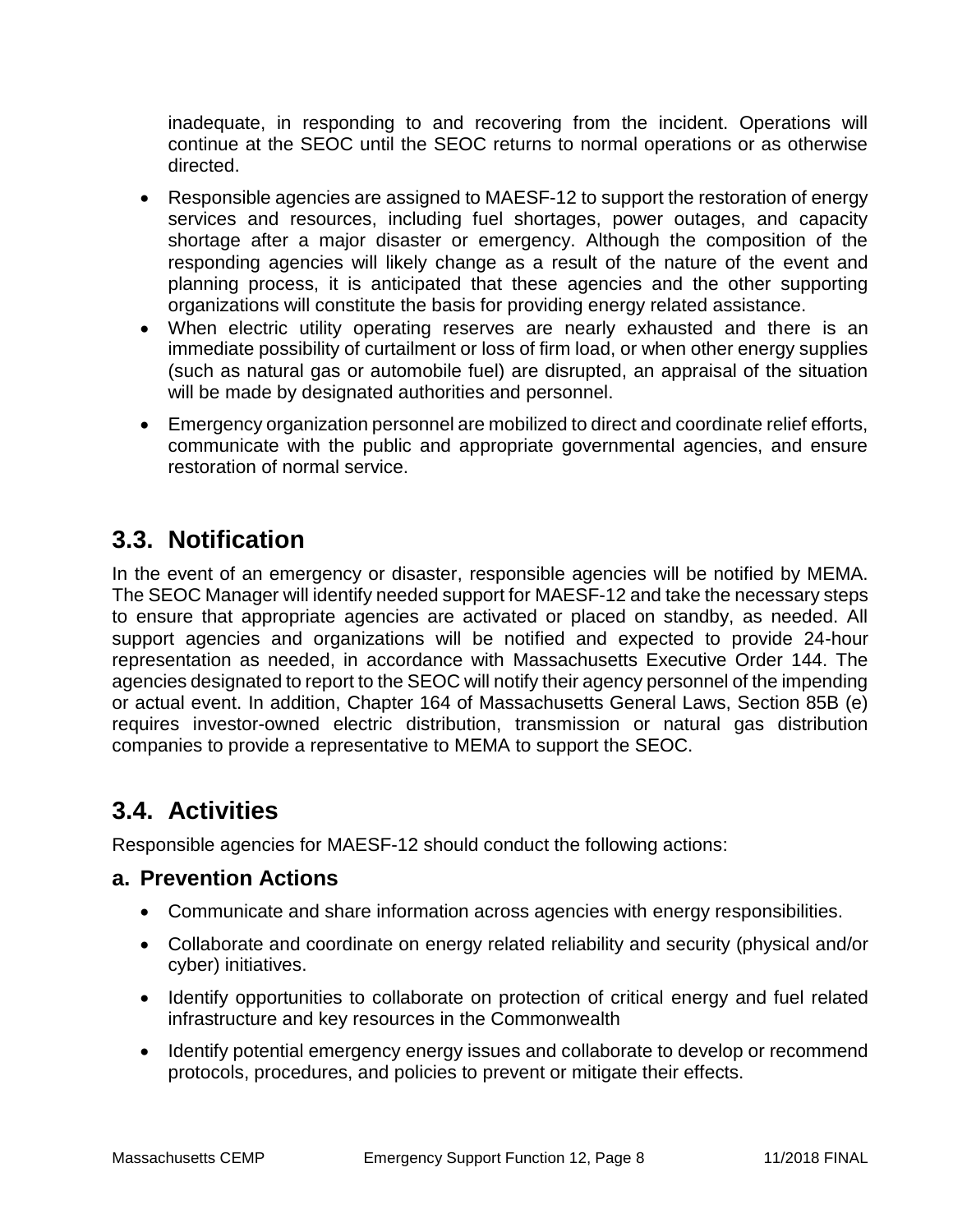### **b. Preparedness Actions**

- MEMA will convene regular meetings of MAESF-12 stakeholders and/or Emergency Support Function Team to review and update the MAESF-12 annex and standard operating procedures.
- Develop and maintain internal agency operational plans and procedures, resource directories, and emergency contact lists to support MAESF-12 activities.
- Ensure procedures are in place to access directory information and quickly notify personnel in support of this plan.
- Maintain current inventories of respective agency facilities, equipment, materials, supplies, special capabilities, and personnel throughout the state.
- Complete appropriate training and participate in exercises, as requested.
- Ensure that all responsible agencies have pre-designated staff available to support this annex and SEOC operations.
- Ensure that MAESF-12 stakeholders notify MEMA of staff changes.
- Participate in scheduled exercises and training in order to test, validate, and provide working experience for MAESF-12 liaisons on this annex and related procedures.

### **c. Response Actions**

#### **Pre-Impact**

- Upon receiving notification to report to the SEOC in preparation of an incident, MAESF-12 agencies and organizations will complete the following actions commensurate with emergency priorities within the state and based on the availability of resources:
	- o Provide appropriate representative(s) to the SEOC to support MAESF-12.
	- o Maintain communications within the SEOC, obtain status reports, and keep the SEOC informed of progress of assigned tasks.
	- o Notify the appropriate points of contact at each responsible agency and organization to pre-position resources and response personnel as needed.
	- o Review existing plans and procedures.
	- $\circ$  Ensure responsible agency decision makers are kept informed of the situation.
- Coordinate information collection and summarization to verify energy damage assessment, restoration activities, capabilities, and inventories and report this information on a regular basis to the SEOC Planning Section.
- Provide situational awareness information for reports and/or statements to the SEOC Planning Section as needed.
- Coordinate with other MAESF Teams in anticipation of projected energy- related needs and coordinate appropriate response efforts.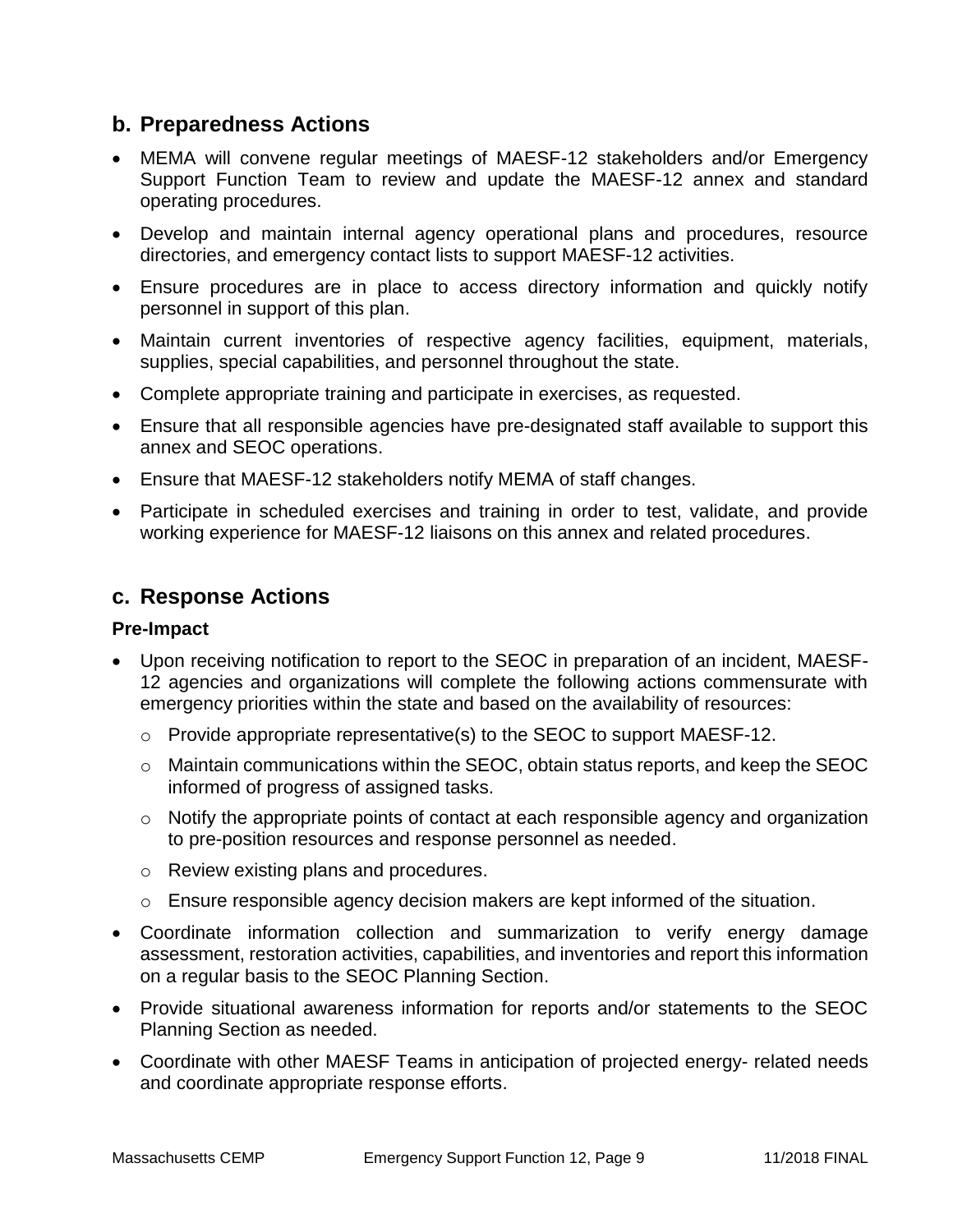- Identify available resources and coordinate the mobilization and pre-positioning of response resources, once it is apparent that state energy resources will be required or as requested by the SEOC Manager.
- As needed, coordinate with MAESF-15 *Public Information and External Affairs* on public messaging on assessments of energy supply, demand, and resources needed to repair or restore energy generation and distribution systems.

#### **Initial Response**

- If agency has not already done so, provide appropriate representative(s) to the SEOC to support MAESF-12.
- Designate appropriate staff to support response.
- Establish communications with appropriate agency field personnel to coordinate response efforts.
- Verify inventories of available resources and provide a summary listing to the SEOC Operations Section Chief.
- Establish and maintain communication with utility representatives and/or fuel suppliers to determine response and recovery needs.
- Provide situational awareness information for reports and/or statements to the SEOC Planning Section as needed. In addition, use information provided by the SEOC Planning Section to plan effective response actions.
- Develop and prioritize strategies to support initial response, to include the mobilization of resources and personnel.
- Ensure establishment of communications with the SEOC to coordinate the response and planning efforts for the emergency or major disaster.
- Implement pre-determined cost accounting measures for tracking overall MAESF-12 personnel, equipment, materials, and other costs incurred during emergency response actions (for potential federal reimbursement purposes).
- If not already completed, pre-position response personnel and equipment where state energy resources will likely be needed.
- Conduct an initial assessment of energy needs, and assemble and analyze energy data for forecasting future energy availability.
- Monitor the procedures followed by utilities during shortages of energy-generating capacity to ensure statewide action and communication.
- Determine the generating capacity in the Commonwealth, peak loads expected throughout the duration of the event, explanation of utilities' actions, and recommendations of state and local agency actions in support of the utilities.
- Coordinate with local governments, trade associations, industry, the media, and federal counterparts.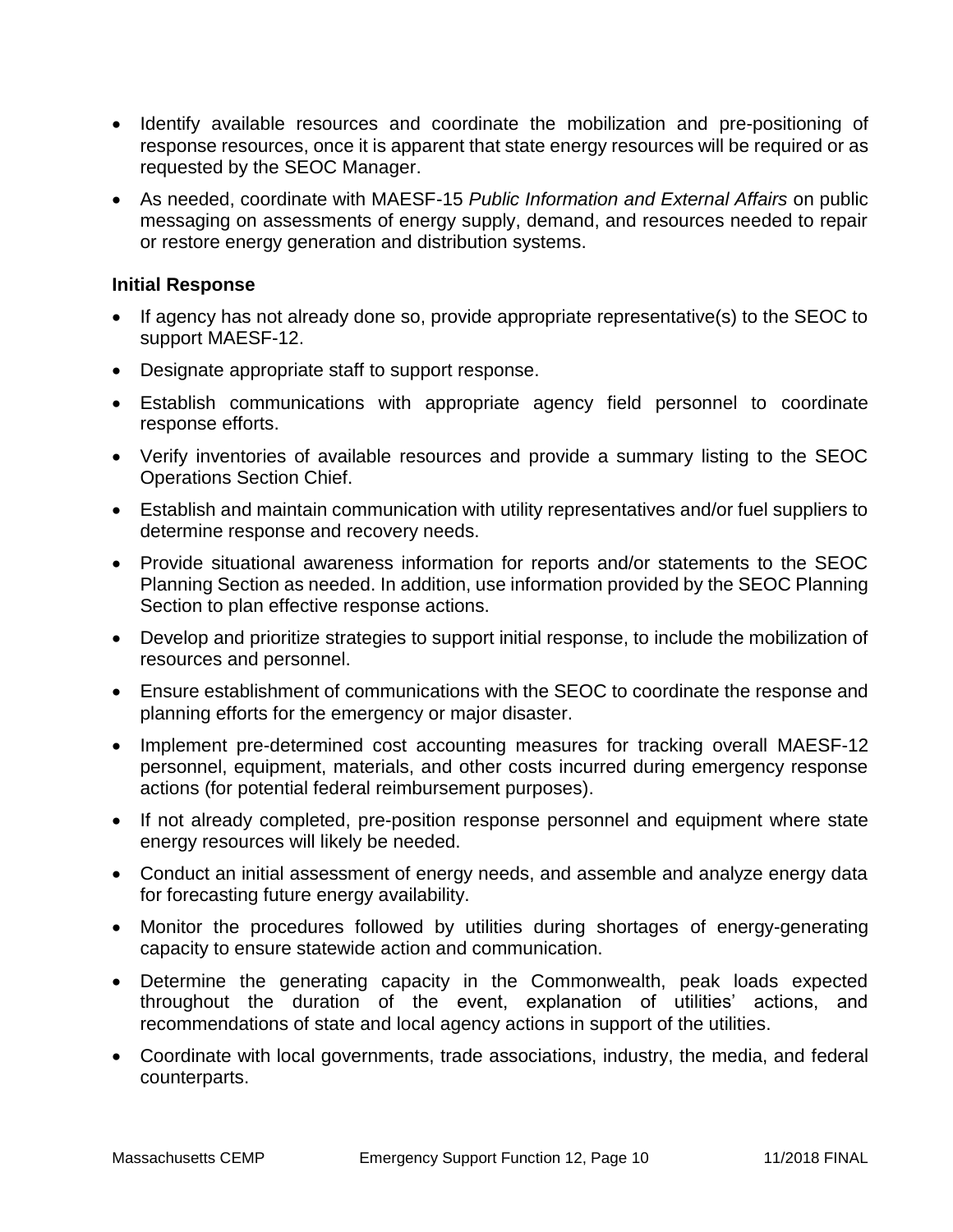- Monitor procedures and activities of the petroleum industry regarding emergency fuel supplies.
- Coordinate with MEMA and the Governor's Office to obtain regulation waivers to assist in obtaining emergency supplies of petroleum and propane products.
- Coordinate with Federal Emergency Support Function counterpart as needed.

#### **Continuing Response**

- Monitor state, local, utility, and fuel oil organization response actions.
- Assess requests for aid from local, state, and Federal agencies, and energy offices, suppliers, and distributors.
- When requested, coordinate with responsible agencies to obtain needed resources to repair damaged energy systems. Coordinate with the SEOC Manager and state and local emergency organizations to establish priorities for repairing damage to energy generation and distribution systems beyond those already established between responsible agencies and local emergency organizations.
- Coordinate with MAESF-15 *Public Information and External Affairs*, to update news organizations with assessments of energy supply, demand, and resources available to repair or restore energy generation and distribution systems.
- Coordinate with ISO-New England on operating procedure action levels and any necessary public appeals for voluntary conservation.
- Keep accurate logs and records of emergency responses.
- As needed, continue to communicate and coordinate with MAESF-13 *Public Safety and Security*, for energy and utility-related traffic control needs and public safety and security.
- Coordinate with other MAESF Teams as appropriate to anticipate projected energy/fuel needs and/or coordinate appropriate response efforts.
- Provide information to the Planning Section as needed to update Situational Awareness Statements and SEOC Rosters.
- Document observations/ constructive criticism and recommendations for after-action reports and other reports as appropriate.

### **d. Recovery Actions**

- As needed, coordinate resources to support energy-related requests for assistance during recovery.
- Provide assistance and technical expertise to MEMA damage assessment teams.
- Anticipate and prepare to coordinate and/or provide technical assistance, personnel, and resources to support ongoing restoration of utility and fuel infrastructure.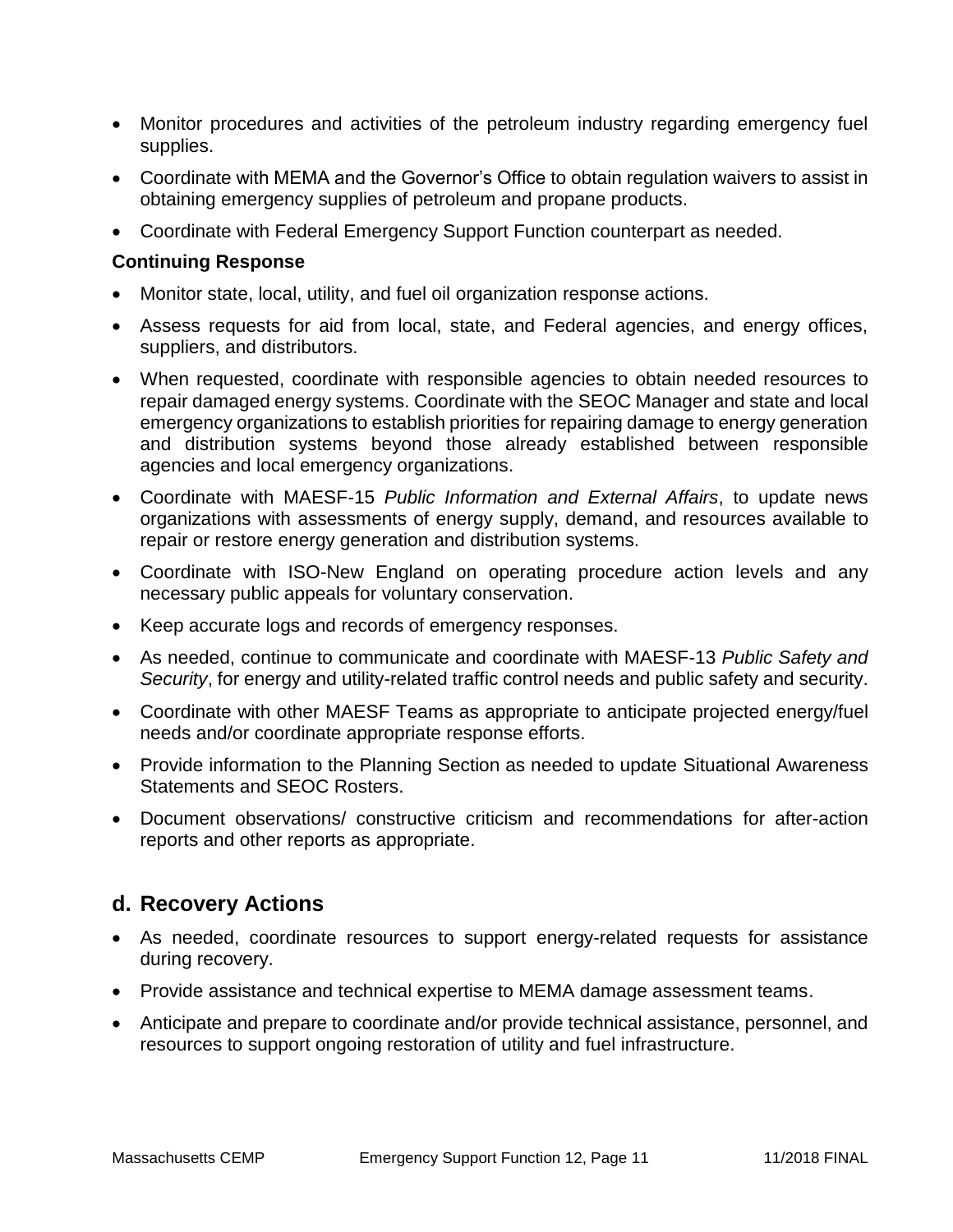- Coordinate with support agencies to ensure financial tracking of all deployed assets and adequate cost accounting measures are being used. Generate summary reports and share with the SEOC.
- Participate in after-action reviews.

### **e. Mitigation Actions**

- Identify potential emergency energy issues and collaborate to develop or recommend plans, protocols, procedures, and policies to prevent or mitigate their effects.
- As needed, conduct assessments of MAESF-12 capabilities to identify potential resource shortfalls.
- As needed, develop plans to mitigate identified shortfalls of resources.

# **4.0. RESPONSIBILITIES**

### **4.1. MAESF-12 Primary Agency Responsibilities**

- Regularly meet and coordinate with MAESF-12 supporting agencies, to:
	- Maintain a list of critical contacts, noting any changes to MEMA
	- Maintain the ESF-12 Toolkit
	- Report any unmet needs to MEMA
- Report to the SEOC, as directed, to staff the MAESF-12 work station.
- Identify and coordinate MAESF-12 staffing requirements at the SEOC.
- Maintain Situational Awareness, monitor weather conditions, and ensure a state of readiness for the ESF.
- Direct, coordinate, and integrate the overall state effort to provide resources needed for energy restoration.
- Contact electric and gas providers, fuel oil companies, and other essential components of the affected area to obtain information concerning damage and required assistance in their areas of operation.
- Monitor the actions taken by the individual utilities during generating capacity shortages and the actions taken by other utilities to ensure coordinated statewide action and communication.
- Coordinate with the Independent System Operator of New England (ISO New England) to compile the following information:
	- o Electric generating capacity in the Commonwealth.
	- o Expected electric peak load in the Commonwealth.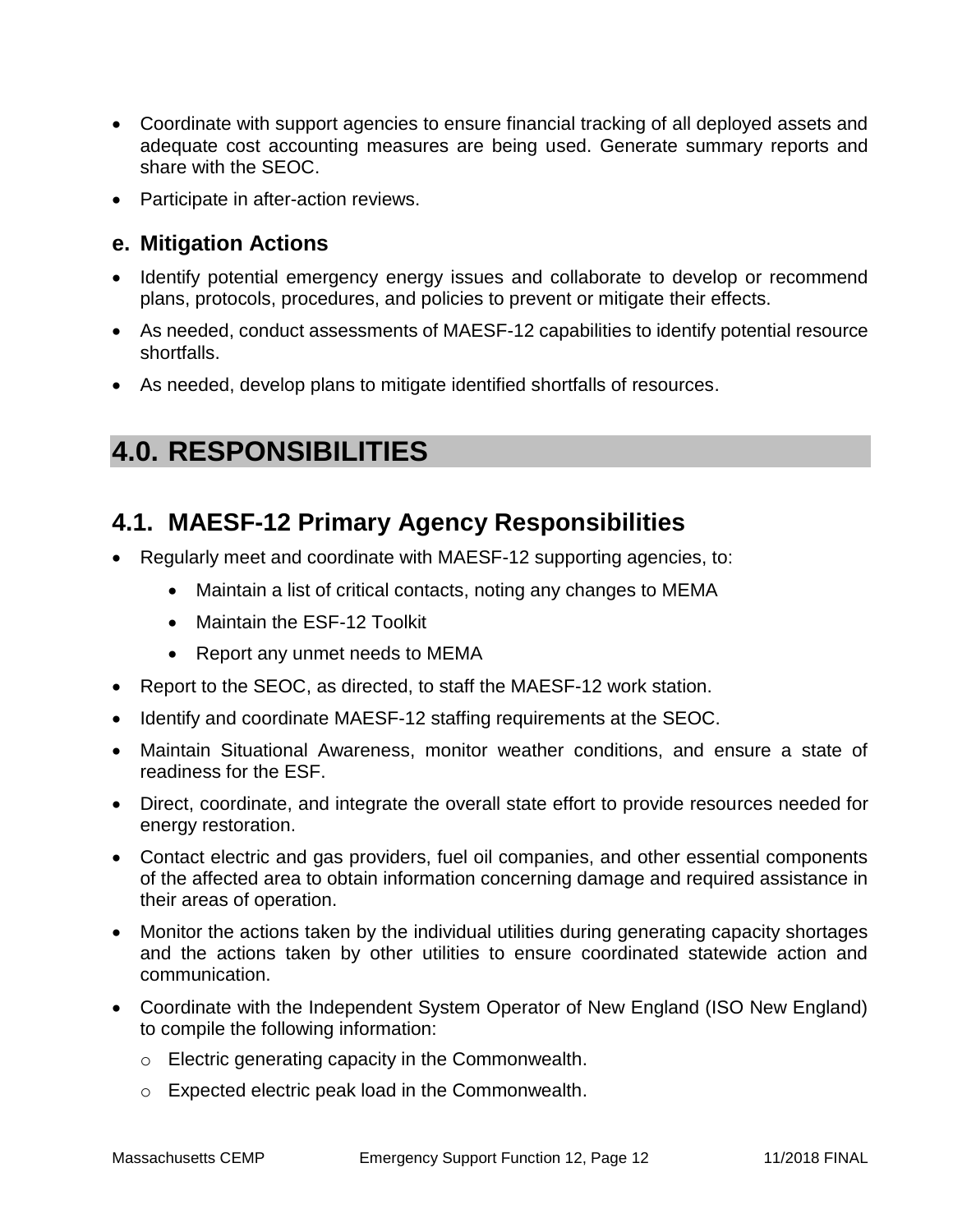- $\circ$  Geographic areas and number of customers expected to be most severely affected, if available.
- o Status of any major generating outages.
- o Expected duration of event.
- o Explanations of utilities planned actions.
- o Recommendations of agency actions in support of the utilities.
- Administer statutory authorities for energy priorities.
- Implement energy emergency procedures for reducing demand when necessary.
- Allocate state-owned/ administered fuel when necessary.
- Communicate and coordinate with local, state, and federal agencies and organizations in coordinating resources to respond to any energy emergencies and work on energy restoration.
- In the event of a shortage of automobile fuel or fuels needed for other industrial purpose, the Primary Agency for MAESF-12 will coordinate with industry trade groups and associations to obtain essential fuel supplies.
- Ensure that necessary cost accounting measures are being used by all support agencies and that summary reports are generated, as needed, and shared with SEOC Command Staff.
- Coordinate with other MAESFs to obtain information related to vendors, volunteer groups, and other organizations that may be able to supplement local and state transportation resources.
- Provide regular updates on ongoing MAESF-12 operations to the SEOC Command staff.
- Coordinate with other responsible agencies to commit agency resources and prioritize needs, based on the protection of life and property.
- Develop written procedures to implement MAESF-12 responsibilities, as necessary.
- While Primary Agencies are designated in advance, this may be subject to change during an SEOC Activation, dependent on the specific circumstances and needs of the incident, and therefore the agency most appropriate to take the primary assignment.

### **a. Department of Public Utilities (DPU)**

The Department of Public Utilities monitors the performance of utility distribution systems, restoration of utility services, pre-emergency mitigation activities such as tree pruning, and capability to respond to outages.

- Coordinate with private energy suppliers to obtain status information on a regular basis.
- Provide hourly outage information to the SEOC.
- Provide Outage and Accident Reporting (Table A) and Service Restoration Stage Reporting (Table B) information to the SEOC on a regular basis when electric utilities have declared a type 1, 2, or 3 event based on existing emergency response plan criteria.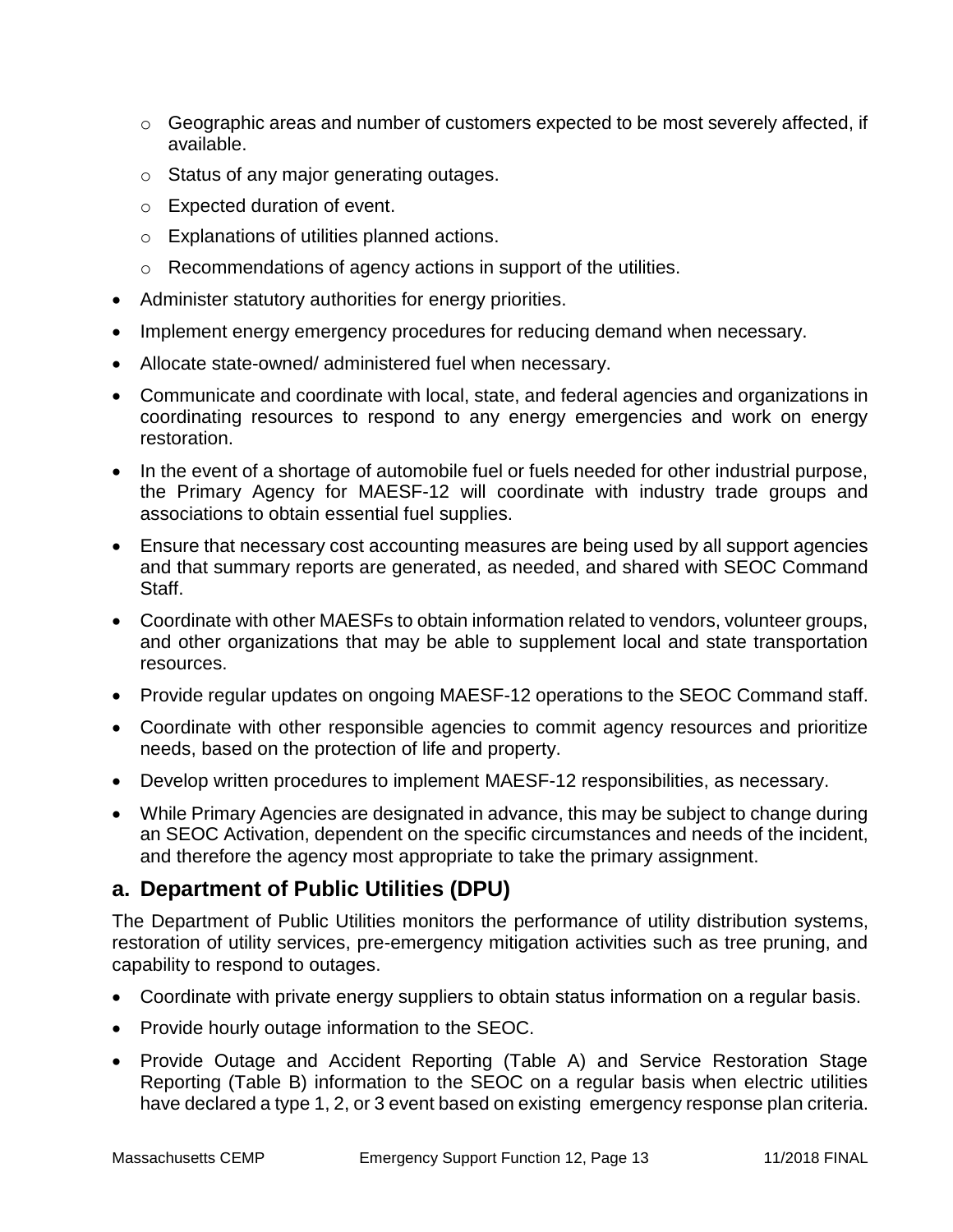## **4.2. MAESF-12 Supporting Agency Responsibilities**

### **a. Department of Energy Resources (DOER)**

The Department of Energy Resources develops and implements policies and programs aimed at ensuring the adequacy, security, diversity, and cost-effectiveness of the Commonwealth's energy supply within the context of creating a cleaner energy future.

- Provide a menu of emergency action options the state could implement to alleviate petroleum and propane supply/demand problems, including actions that help to increase available supplies, reduce demand, and allocate/ration supplies.
- Receive petroleum and/or propane industry requests for waivers to hours of service for energy industry truck drivers. Provide necessary energy information and statistics to MEMA, outlining energy shortfalls or product dislocations with DOER's recommendation on the need for the waiver, in accordance with MEMA/DOER/Public Safety agencies protocols, as necessary.
- Coordinate with other agencies and organizations, as necessary, with respect to emergency waivers.

### **4.3. Other Agencies**

Other agencies not explicitly named in this annex may have authorities, resources, capabilities, or expertise required to support MAESF-12 activities. These agencies may be requested to support MAESF-12 activities as needed.

# **5.0. ADMINISTRATION AND LOGISTICS**

## **5.1. Staffing**

As required by Massachusetts Executive Order 144, all MAESF-12 responsible agencies must designate at least two personnel to act as SEOC liaisons. These liaisons should be knowledgeable about the resources and capabilities of their respective agencies and have access to the appropriate authorities for committing said resources and capabilities.

### **5.2. Mutual Aid**

The process for requesting mutual aid from entities either within or external to Massachusetts is described in the "Mutual Aid" section of the State CEMP Base Plan.

Massachusetts electric and gas transmission and distribution utilities participate in regional and/or national mutual assistance groups. These groups aid in the rendering of assistance from inside and outside the Commonwealth during emergency incidents or major disasters.

The electric utilities are members in the North Atlantic Mutual Assistance Group (NAMAG), a collection of 21 utilities in 13 states, four Canadian provinces and one District. The NAMAG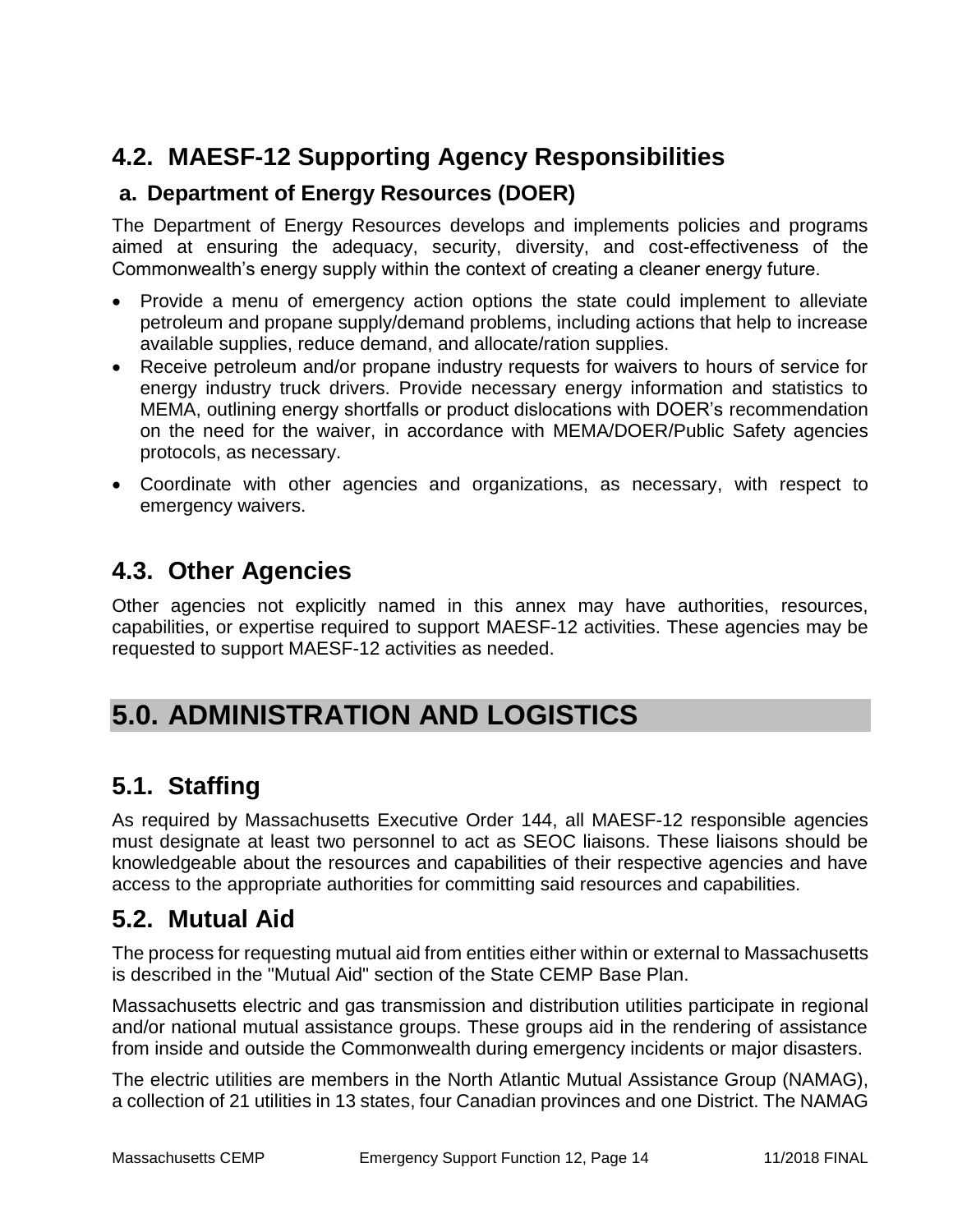coordinates the movement of resources within the group, as well as the procurement and distribution of resources external to the group. Additionally, the electric utilities are members in the Eastern Edison Institute (EEI), which assists in the movement of resources at the national level across multiple regional mutual assistance groups during a declared National Response Event (NRE).

The gas utilities are members in the Northeast Gas Association (NGA), a collection of 33 utilities in eight states. Among other responsibilities, the NGA coordinates the movement of resources within the group in response to an emergency incident. Additionally, the NGA coordinates with the American Gas Association (AGA), Southern Gas Association (SGA), and Canadian Gas Association (CGA) in the movement of resources across multiple regions.

Other assistance types include: Government Emergency Telecommunications Service (GETS) for wireless backup, Mutual Assistance Routing System (MARS) for call center support, and utilization of BASE Logistics as a contractor for field logistics.

## **5.3. Annex Review and Maintenance**

This annex will be updated every two years at a minimum, in accordance with the Emergency Management Program Administrative Policy, and will ensure that appropriate stakeholder input is incorporated into updates. Additionally, the annex will be reviewed following any exercise or activation of the plan that identifies potential improvements. Revisions to this annex will supersede all previous editions and will be effective immediately.

# **6.0. AUTHORITIES, RESOURCES, AND REFERENCES**

## **6.1. Authorities**

See Authorities section of State CEMP Base Plan.

## **6.2. Resources**

See Resources section of State CEMP Base Plan.

## **6.3. References**

- Massachusetts Executive Order 144
- M.G.L. Chapter 164, Section 85B
- Massachusetts Comprehensive Emergency Management Plan
- Massachusetts Radiological Emergency Response Plan
- SEOC ESF SOP Guidance Document
- Threat Hazard Identification and Risk Assessment (THIRA)